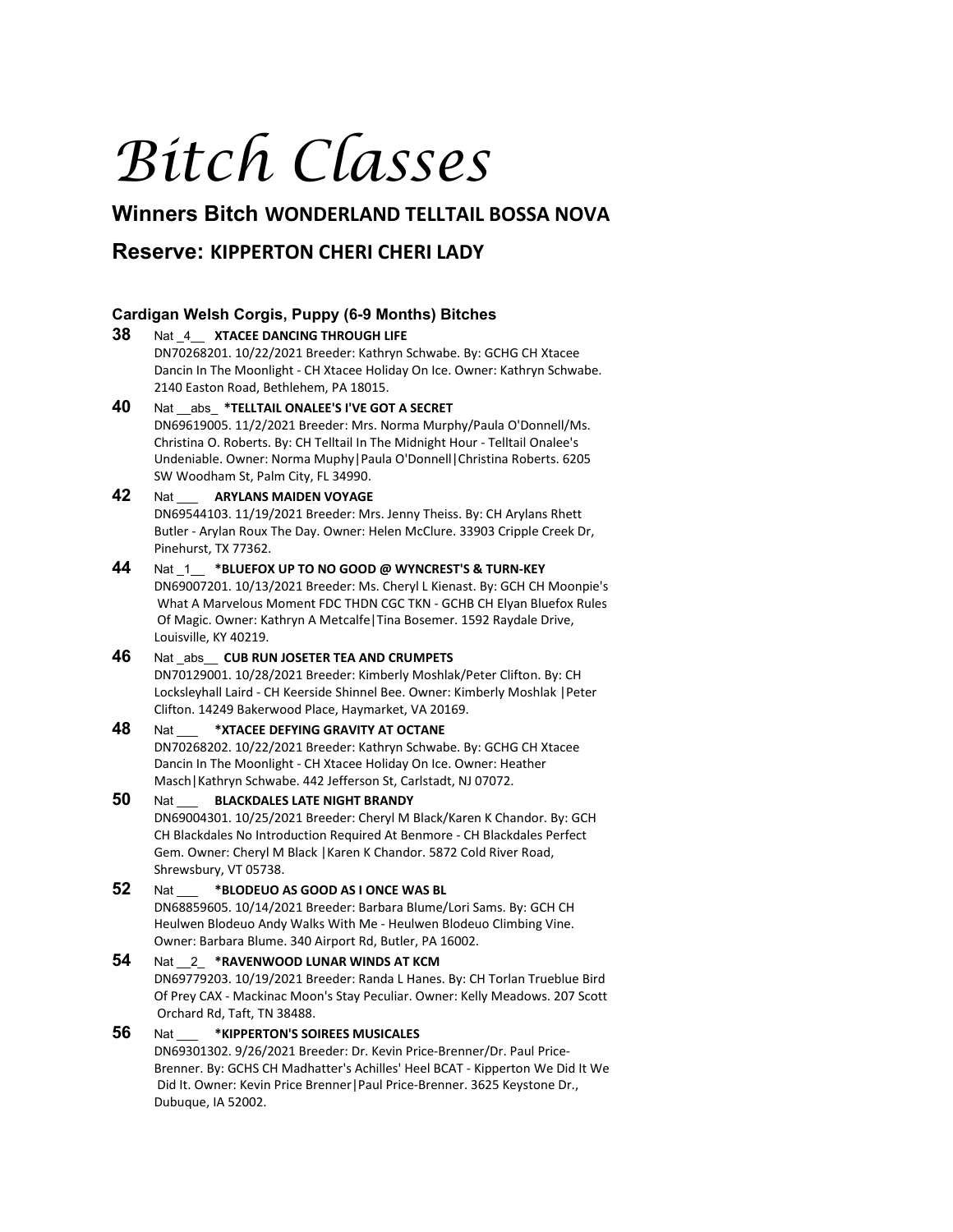#### **58** Nat \_\_3\_ **\*FOGGY BOTTOM'S RIGHT AS RAIN**

DN69801102. 11/6/2021 Breeder: Cindy McDonald/Alec Munier. By: GCHS CH Wyncrest Clear Creek Once Upon A Dream CA BCAT CGCA - Summit Foggy Bottom Intergalatic. Owner: Joan Greimann and Cindy McDonald. 3091 Jessup ave, Melbourne, IA 50162.

## **60** Nat \_\_\_ **\*BLODUEU HOW DO YOU LIKE ME NOW J** DN68859602. 10/14/2021 Breeder: Barbara Blume/Lori Sams. By: GCH CH Heulwen Blodeuo Andy Walks With Me - Heulwen Blodeuo Climbing Vine. Owner: Barbara Blume. 340 Airport Rd, Butler, PA 16002.

## **Cardigan Welsh Corgis, Puppy (9-12 Months) Bitches**

**62** Nat \_\_\_ **\*VESTAVIA NAOMI AT COLDSTREAM** DN67379202. 6/16/2021 Breeder: Cathryn L Ochs-Cline. By: CH Vestavia When Smokey Sings CA FCAT CGC TKN - GCH CH Rhys Kiss Me Kate. Owner: Donald F Williams|Donald F Williams |Cecelia E Williams. 8166 Eagle Point Dr, Beulah, MI 49617.

**64** Nat \_\_\_ **PECAN VALLEY TAILWIND MADE TO ORDER** DN67674001. 7/11/2021 Breeder: Betty Ann Seely/Cassie Frank. By: CH Sunkissed Cheers To A New Year - Pecanvalley Tailwind Clouds Of Blue. Owner: Betty Ann seely|Cassie frank. 92 Culberson rd, Mayflower, AR 72106.

#### **66** Nat \_\_\_ **XTACEE ENDLESS SUMMER NIGHTS**

DN68977604. 8/26/2021 Breeder: Lisa Rhyner/Kathy Schwabe. By: GCH CH Rochar&Stubbyacres Biloxi Blues - CH Xtacee Ruby Slippers. Owner: Lisa Rhyner|Kathryn Schwabe. 2140 Easton Road, Bethlehem, PA 18015.

# **68** Nat \_\_1\_ **\*KHARTUM MOONLIGHT BECOMES YOU**

DN70933301. 8/22/2021 Breeder: Lynne Ragsdale. By: GCH Aelwyd Watch For Me By Moonlight - Can Ch Merrymoon Unmistakeable. Owner: Lynne Ragsdale. 9428 Co Rd 1CANADA, Palgrave, ON L0N1P0.

**70** Nat \_\_2\_ **FERNBRIAR SOMETHING'S GOT A HOLD ON ME** DN68583702. 6/27/2021 Breeder: Mackenzie Mann/Diana Mann. By: CH Redbud Glasdawn Moon Shadow - CH Fernbriar Flashblack Friday. Owner: Mackenzie Mann|Diana Mann. 2425 60th Ave SE, Rochester, MN 55904.

# **72** Nat \_3\_\_ **SHELSHIRE ALL MY NIGHTLY DREAMS AT REDBUD**

DN68632506. 7/30/2021 Breeder: shelly shirey/Jane Crenshaw. By: GCH CH Boss Is Riverside's Sugar Daddy - Redbud's Cool Cherry Cream. Owner: Jane Crenshaw|Shelly Shirey. 7662 N 134TH EAST AVE, Owasso, OK 74055.

# **74** Nat \_4\_\_ **LOST RIVER'S XIV KARAT ON A SUGAR HIGH**

DN68760903. 8/12/2021 Breeder: Shawn Michael/Angela Reilly. By: GCH CH Boss Is Riverside's Sugar Daddy - Cosmopolitan Uptown Girl. Owner: Peggy McCoy |Sherri Hurst. 304 Quaker Street, Northbridge, MA 01534.

# **76** Nat \_\_\_ **DEBONARRES I LOVE LUCY**

DN68526902. 8/26/2021 Breeder: Kathryn Tanguay. By: Dragons Love Z Jurajskrego Zamku BCAT TKN - GCH CH Debonaires Annie Get Your Gun. Owner: Kathryn Tanguay. 3241 Delsea Dr, Franklinville, NJ 08322.

# **78** Nat \_\_\_ **WONDERLAND CINCINNATI FOR GIANTS DANCE**

DN68301602. 7/11/2021 Breeder: Cindy Forbes. By: GCH CH Bluefox Elyan Raining Magic HSAds HSBd HIAds - CH Wonderland Cricket On The Hearth. Owner: Mark Clarke|Cindy Forbes. 1785 Tyler Rd, Russellville, AR 72802. Agent: Linda Williams

## **80** Nat \_\_\_ **SERAH JUSTUS EVOLVED**

DN68244502. 8/26/2021 Breeder: Jane B Smith/Patrick A Smith. By: GCHB CH Onalee Telltail That Touch Of Mink - CH Cymbrogi Autumn's Legacy To Serah From Llynhill. Owner: Denise Waiting. 1612 Rose Creek Rd, Pullman, WA 99163.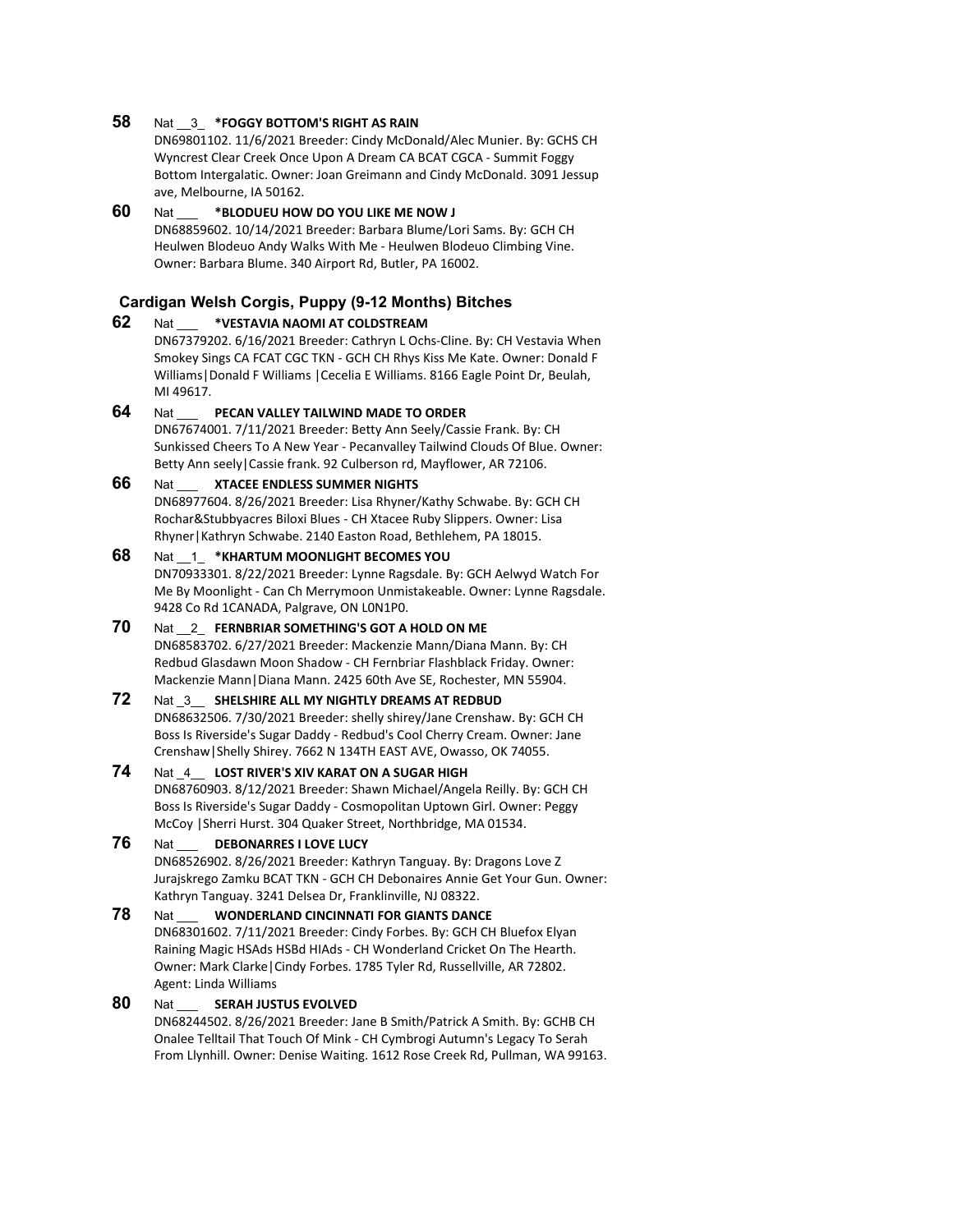# **82** Nat \_\_\_ **\*XTACEE SUMMER OF 69 AT KINGS MT**

DN68977602. 8/26/2021 Breeder: Lisa Rhyner/Kathy Schwabe. By: GCH CH Rochar&Stubbyacres Biloxi Blues - CH Xtacee Ruby Slippers. Owner: Melanie Chiappone. 10 Brooks St , Brewer, ME 04412.

#### **84** Nat \_\_\_ **HARMONY'S LAY ALL YOUR LOVE ON ME**

DN68006701. 6/4/2021 Breeder: Helen I Cantrell/Lauren Mcilwraith/Crystal Sims. By: GCH CH Pooh's I'M So Sexy And I Know It - GCH CH Harmony's Say No To This. Owner: Helen I Cantrell|Lauren McIlwraith|Crystal Sims. 1515 CR 447, Princeton, TX 75407.

# **86** Nat \_\_\_ **VESTAVIA RUNWAY RUNAWAY**

DN67379201. 6/16/2021 Breeder: Cathryn L Ochs-Cline. By: CH Vestavia When Smokey Sings CA FCAT CGC TKN - GCH CH Rhys Kiss Me Kate. Owner: Cathryn Ochs Cline. 772 Oneta Dr NW, Norcross, GA 30093.

# **88** Nat \_abs\_\_ **\*FLF SISTER ACT**

DN68440802. 7/24/2021 Breeder: Debbie A. MOCK. By: CH Windmill's Goblet Of Fire - CH Legacy's She Shall Be Perfectly Paisley. Owner: Debbie A Mock. 3153 FAWN LANE, PORTERSVILLE, PA 16051.

# **90** Nat \_\_\_ **LOST RIVER I MIGHT BE A HUM'NBIRD**

DN68760902. 8/12/2021 Breeder: Shawn Michael/Angela Reilly. By: GCH CH Boss Is Riverside's Sugar Daddy - Cosmopolitan Uptown Girl. Owner: Carrie Chase |Shawn Michael . 615 Steeplechase Lane, Martinsburg, WV 25404.

#### **Cardigan Welsh Corgis, 12-15 Months Bitches**

## **92** Nat \_\_\_ **ARYLAN'S I'M A TOMBOY**

DN66380404. 3/21/2021 Breeder: Jessica Theiss. By: CH Arylan World Traveler - Arylan Nymesis In Silver Lake. Owner: Helen McClure. 33903 Cripple Creek Dr, Pinehurst, TX 77362.

# **94** Nat \_\_1\_ **HERITAGE HILL LETSGETFYSICAL**

DN67008006. 5/6/2021 Breeder: Lois T Mark/Deborah B Moore. By: CH Oak Leaf Redbud Let's Go! - Heritage Hill Hush Money. Owner: Deborah B Moore|Lois Mark. 2677 Telegraph Rd, North East, MD 21901. Lisa Croft-Elliot

#### **96** Nat **ARBENNIG PATTY PEANUT**

DN67729504. 5/24/2021 Breeder: Emily Banaszak/Cynthia Banaszak. By: GCH CH Ebonwald Madegann Quick Study BCAT TKN - Arbennig Lazy Acrobat. Owner: Emily Banaszak. 3128 Lathrop Ave, Elmwood Park, WI 53405.

#### **100** Nat \_\_3\_ **TORLAN'S THIRD TIME'S THE CHARM**

DN67616201. 5/13/2021 Breeder: Samantha Nye D.V.M. By: CH Coedwig's First Dynasty - CH Torlan's Wild As The Wind CD RN NJP CGC. Owner: Samantha Nye DVM. 1404 NW 12th St, Blue Springs, MO 64015. Agent: Linda Williams

#### **102** Nat \_\_2\_ **\*OAK LEAF REDBUD SINGS SO GOOD**

DN67501302. 5/16/2021 Breeder: George Ann Kuettel/Bruce Kuettel/Jane Crenshaw. By: CH Kino's Quarry Tiger Eye At Redbud - CH Oak Leaf Redbud Flies So High TKN. Owner: George Ann Kuettel|Jane Crenshaw. 651 Spring Creek Parkway, Weatherford, TX 76087.

#### **104** Nat \_\_4\_ **TAILWIND PECAN VALLEY SHAKE YOUR MONEY MAKER** DN67793101. 5/10/2021 Breeder: Betty Ann Seely/Cassie Frank. By: GCHG CH Geran's Big Money Of Glasshouse BCAT - GCHS CH Pecan Valley Telltail Ka-Ching. Owner: Cassie Frank|Betty Ann Seely. 1102 Overland Trail, McKinney, TX 75071.

# **106** Nat \_\_\_ **MAJESTICSCERIINLOVEWITHTHEMOON**

DN67847002. 5/29/2021 Breeder: Rene Hess/Kathy Tanguay. By: Dragons Love Z Jurajskrego Zamku BCAT TKN - Majestic's Tator Tot. Owner: Thomas A Hess Jr|Kathy Tanguay. 229 Sugarman Ave, Millville, NJ 08332.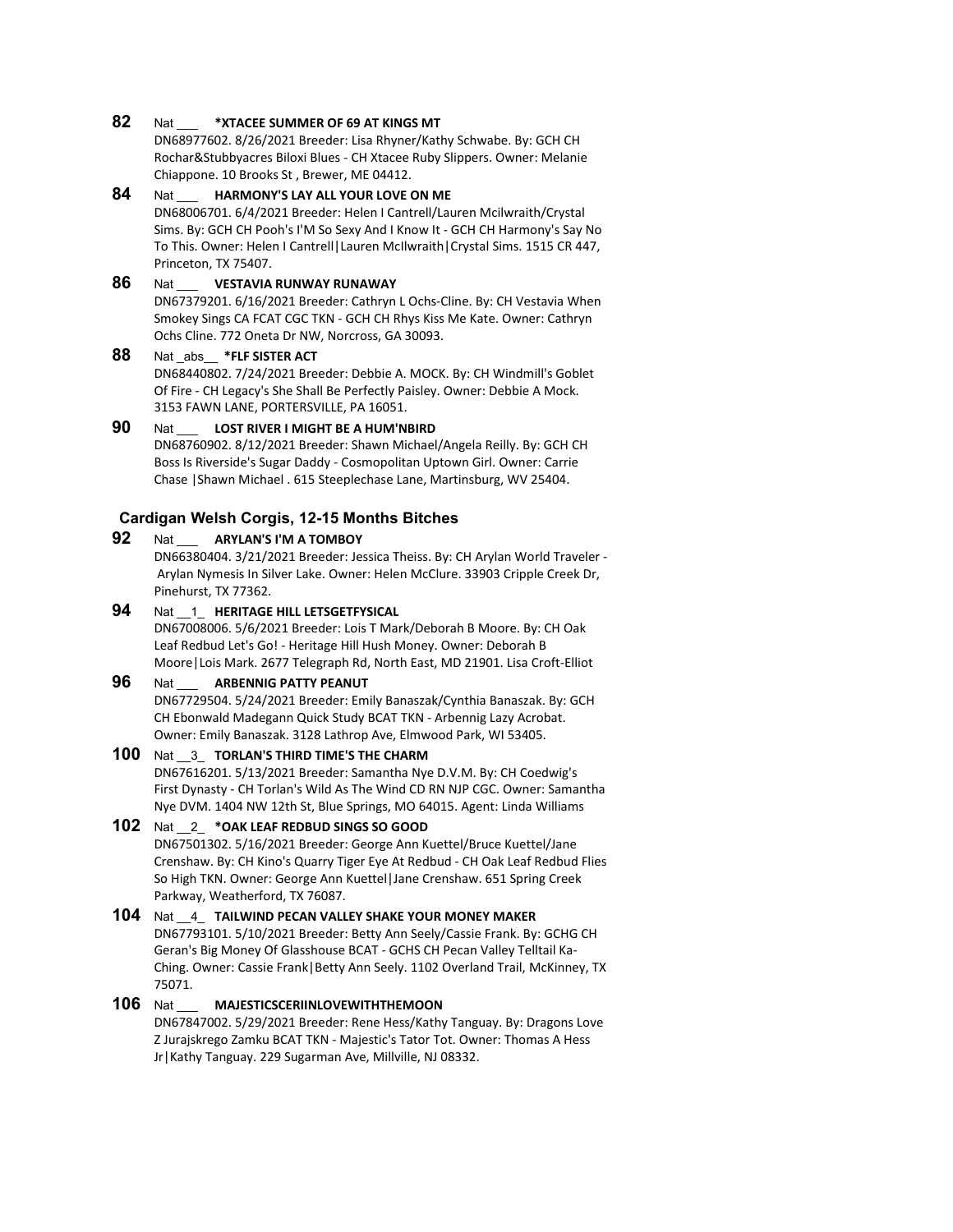# **108** Nat \_\_\_ **VESTAVIA HOPEFUL NOTE TO CORNERSTONE**

DN66856504. 3/25/2021 Breeder: Cathryn L Ochs-Cline. By: CH All Trade Uptown Funk - GCH CH Bluefox Elyan Pure Magic HT FDC CAX3 FCAT6 RATO CGCA TKN ATT. Owner: Rita J Hellegers. 1970 Blessing Rd., Albertville, AL 35951.

**110** Nat \_\_\_ **\*BENDI CLEAR CREEK THE VOODOO THAT YOU DO** DN66562908. 3/22/2021 Breeder: Wanda Bendinelli/Debbie Price. By: GCHS CH Pluperfect Merrymoon Paper Tiger - CH Sundance Suspicious Minds. Owner: Mary Hulme. 1672 Tofting Avenue, Iowa City, IA 52240.

#### **112** Nat \_\_\_ **\*CORNERSTONE AMITY GIVE A LITTLE WHISTLE** DN67248901. 5/8/2021 Breeder: Rita J Hellegers. By: GCH CH Cornerstone's Moonlit - Cornerstone's Lift Your Voice. Owner: Jonathan Strong|Mrs Jeannie Strong|Rita J Hellegers. 777 Pinewood Circle, Mooresville, NC 28115.

# **114** Nat \_abs\_\_ **KEKSBAND JE VEUX AT VISIONS CGC TKN**

DN67640601. 3/8/2021 Breeder: Svetlana B. Maysagina. By: Cardiganium Largo Winch - Keksband Touch My Soul. Owner: Holly GoldmanCraig|E. B. Bishop. PO Box 417, AVERILL PARK, NY 12018. Mary Cummings

# **116** Nat \_\_\_ **KINGSBURY BOSSIS I KNOW MY PLACE**

DN67571501. 5/24/2021 Breeder: Jacque Glenn/Don w Glenn/Caitlyn Connor. By: Redbud Oak Leaf Man About Tweed - GCHB CH Boss Is Hanky Panky At Kingsbury. Owner: Jacque Glenn|Don W. Glenn. 201 N Ward Road, Raymore, MO 64083.

# **118** Nat \_\_\_ **\*DREAMWORLD'S LUCY IN THE SKY WITH DIAMONDS**

DN67110104. 4/24/2021 Breeder: Amy McGuire. By: CH Davenitch Let Your Light Shine - Dream World's Abbey Road. Owner: AMY MCGUIRE. N7446 WETTACH RD, MONTICELLO, WI 53570.

# **138** Nat \_\_\_ **\*KINGSBURY LONG COOL WOMAN**

DN67571502. 5/24/2021 Breeder: Jacque Glenn/Don w Glenn/Caitlyn Connor. By: Redbud Oak Leaf Man About Tweed - GCHB CH Boss Is Hanky Panky At Kingsbury. Owner: Robert N and E Gail A LaBerge|E Gail A LaBerge|Jacque Glenn. 3862 Morgans Ridge Dr, Buford, GA 30519.

# **Cardigan Welsh Corgis, 15-18 Months Bitches**

# **98** Nat \_3\_\_ **\*EBONWALD'S TIME FLIES**

DN66242601. 12/22/2020 Breeder: Garrett Ramsay. By: GCH CH Ebonwald Madegann Quick Study BCAT TKN - CH Ebonwald's Lasting Impression. Owner: Garrett Ramsay. 7720 W WINSLOW RD, Illinois, IL 61089.

**120** Nat \_\_\_ **CARDIRIDGE WILD ABOUT WILDFLOWERS** DN65468601. 1/10/2021 Breeder: Patricia Mortensen & Marla Gardner. By: GCH Pooh's MacWallace Cardiridge Limitless - CH CardiRidge Fermbriar The Girl Can't Help It. Owner: Michele Neubauer|Jeff Money. 1002 Thorn Bush Rd, La Grange, KY 40031. **122** Nat \_\_\_ **\*JOKIN'S INTRIGUING LEGEND BEGINS**

# DN65323601. 12/15/2020 Breeder: Joseph Hunn Jr./Nicole Palsgrove/Blythe Palsgrove. By: GCHB CH Coedwig's Black Diamond PT - CH Coedwig's Where Rumors End & Legends Begin @ Jokin RN. Owner: Nicole Palsgrove|Blythe Palsgrove Brady|Lillian Alexander|J Hunn Jr. 2025 E St Rt 36, Piqua, OH 45356.

## **124** Nat \_\_\_ **SUPERNATURAL'S INTO THE MYSTIC** DN65064702. 12/30/2020 Breeder: C F CAMIN. By: CH Kino's Quarry Tiger Eye At Redbud - GCHS CH Bluefox Elyan Mine Not Yours. Owner: Denise Waiting|Candy Camin. 1612 Rose Creek Rd, Pullman, WA 99163.

#### **126** Nat \_\_4\_ **INDIUM'S AMONG THE WILDFLOWERS WITH TORETH** DN65087701. 1/6/2021 Breeder: Leo Washburn/Mark Thorson. By: GCHB CH Onalee Telltail That Touch Of Mink - CH Toreth's Inconel Dove. Owner: Le'o Washburn|Mark Thorson. 5229 S 380th St, Auburn, WA 98001. Agent: Christina Mazepink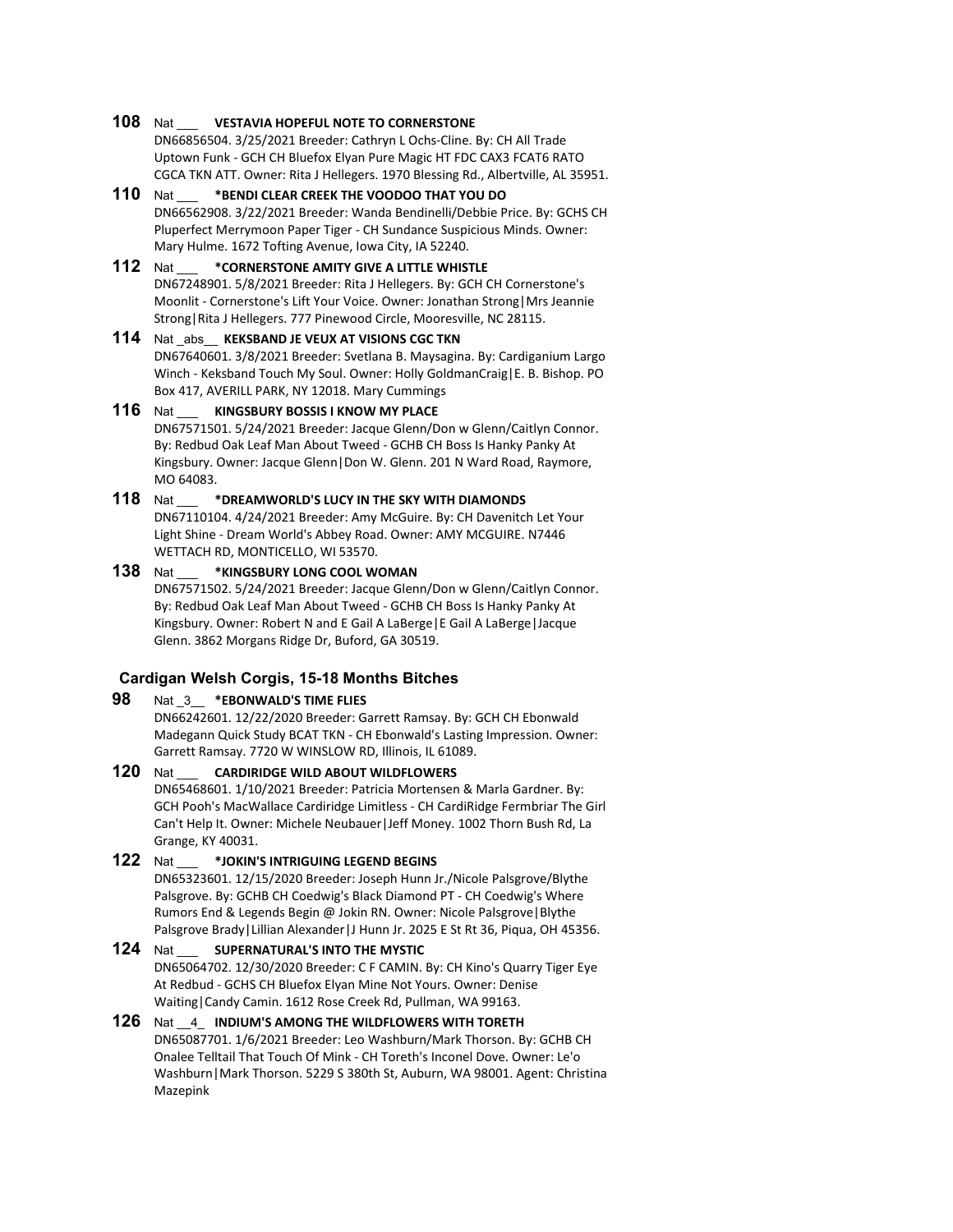# **128** Nat \_\_\_ **WESTWIND'S TRIBUTE CGC**

DN65284501. 1/10/2021 Breeder: Kimberly M Jacobson/Lissa Jacobson. By: CH Hershey's Dummies CGC - CH Westwind's Summertime Blues. Owner: Kimberly Jacobson|Lissa Jacobson. 5196 W Stimmel Rd, Salina, KS 67401.

**130** Nat \_2\_\_ **\*EBONWALD SILVERMOON WRINKLE IN TIME** DN66242605. 12/22/2020 Breeder: Garrett Ramsay. By: GCH CH Ebonwald Madegann Quick Study BCAT TKN - CH Ebonwald's Lasting Impression. Owner: Donna Messer and William Newcomb. 12801 Taylor Ranch Rd, Rapid City, SD 57702.

# **132** Nat \_\_1\_ **KIPPERTON CHERI CHERI LADY**

DN65356707. 12/19/2020 Breeder: Dr. Kevin Price-Brenner/Dr. Paul Price-Brenner. By: GCHS CH Madhatter's Achilles' Heel BCAT - CH Redbud Kaleidoscope Eyes. Owner: Roxanne Michel Morissette. 287 boulevard des Montagnais CANADA, Uashat, QC g4r5r1.

**134** Nat \_\_\_ **\*KINGS MT UNENDING FLAME AT WYVERN** DN65097405. 12/13/2020 Breeder: Melanie Chiappone. By: CH Blackdale's Ace Of Spades - Kings Mt Oh So Scandalous. Owner: Kristle Costello. 9 Laton Street, Nashua, NH 03064.

**136** Nat \_\_\_ **SNAPDRAGON WHAT GOES AROUND COMES AROUND** DN66203602. 1/28/2021 Breeder: Lisa Anderson D.V.M. By: CH Sunkissed Cheers To A New Year - GCH CH Snapdragon Heart Of The Matter. Owner: Sarah McCord|Lisa Anderson|Troy McCord|Sarah McCord. 104 Craig St Apt O, Sulphur Springs, TX 75482.

#### **Cardigan Welsh Corgis, Amateur Owner Handler Bitches**

- **140** Nat \_\_\_2 **\*RHYFEDDOL STOP CALLING ME SIR RE CGC** DN46387403. 6/6/2016 Breeder: Jill Rauh. By: CH Bluedogs Pandamonium's Revenge - CH C-Myste Baledwr Sn Icing On The Cake RN CGC TKN. Owner: Emily Glidden|Jill Rauh|Glenn Glidden. 46841 45th Street, Paw Paw, MI 49079.
- **142** Nat \_\_4\_ **\*DREAMWORLD'S TEQUILA SUNRISE** DN64755310. 11/21/2020 Breeder: Amy McGuire. By: CH Davenitch Let Your Light Shine - Dreamworld's Summer Solstice. Owner: AMY MCGUIRE. N7446 WETTACH RD, MONTICELLO, WI 53570.

#### **144** Nat \_1\_\_ **\*TELLTAIL MISTY MEADOWS AT KCM** DN69619001. 11/2/2021 Breeder: Mrs. Norma Murphy/Mrs. Paula O'Donnell/Ms. Christina O. Roberts. By: CH Telltail In The Midnight Hour - Telltail Onalee's Undeniable. Owner: Kelly Meadows. 207 Scott Orchard Rd, Taft, TN 38488.

**146** Nat \_\_\_ **\*GLASSHOUSE DELTA DAWN** DN63738902. 7/11/2020 Breeder: Mackenzie Maxwell/Lori Frost. By: CH Glasshouse A Risk Worth Taking - Glasshouse Fire I Can't Put Out. Owner: Lori Frost. 850 Albany Avenue, Ventura, CA 93004.

**148** Nat \_\_\_3 **\*JOKIN'S CONNECT THE DOTS** DN60174402. 10/23/2019 Breeder: Joseph Hunn Jr./Nicole Palsgrove/Blythe Palsgrove. By: CH Aurigan's Kantasia Rolls Royce - CH Coedwig's Where Rumors End & Legends Begin @ Jokin RN. Owner: Betsy and Julianna Alexander|Nikki Palsgrove. 1818 Park Avenue, Piqua, OH 45356.

#### **Cardigan Welsh Corgis, Bred-By-Exhibitor (Puppy) Bitches**

**(88)** Nat \_\_\_ **\*FLF SISTER ACT**

DN68440802. 7/24/2021 Breeder: Debbie A. MOCK. By: CH Windmill's Goblet Of Fire - CH Legacy's She Shall Be Perfectly Paisley. Owner: Debbie A Mock. 3153 FAWN LANE, PORTERSVILLE, PA 16051.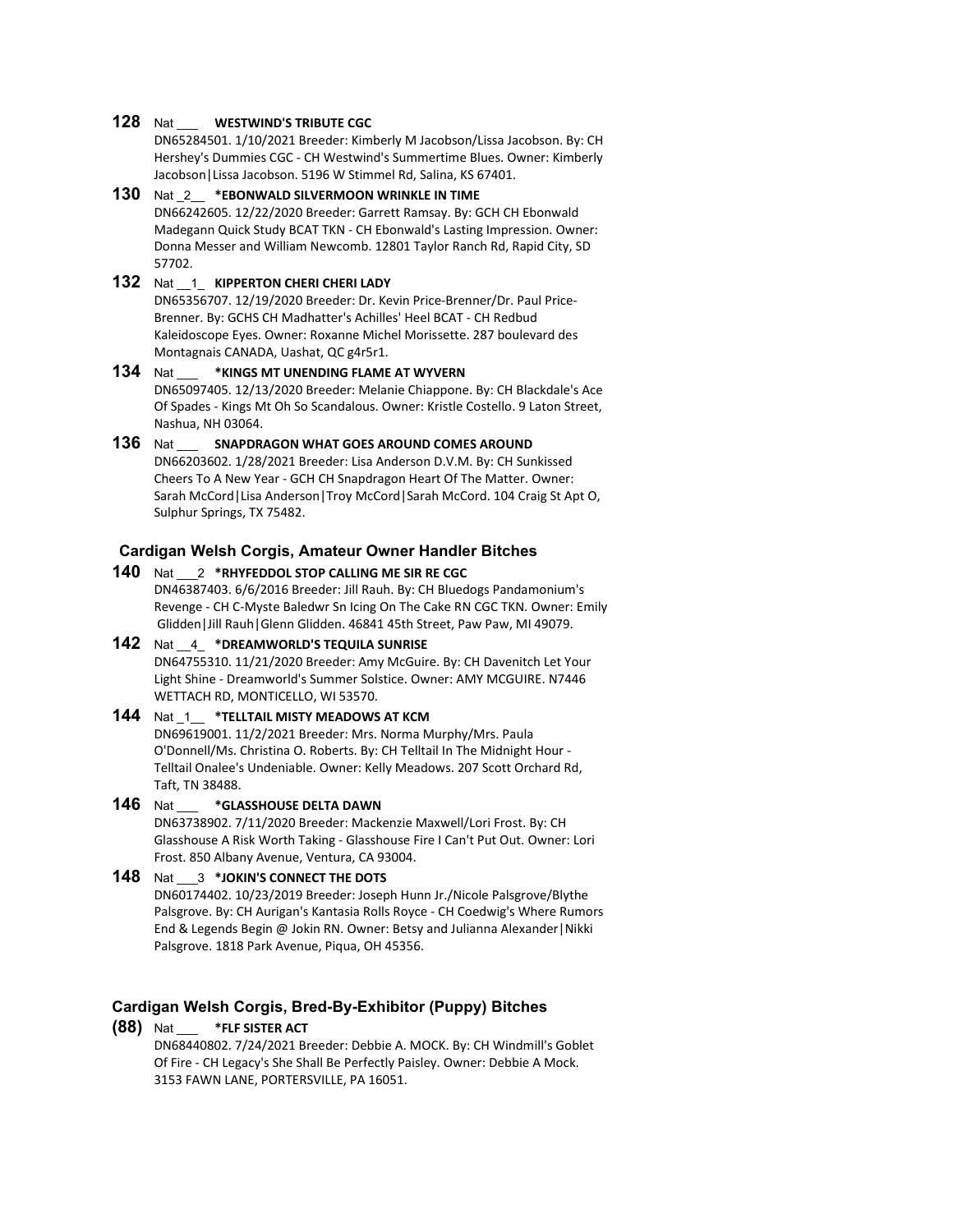#### **150** Nat \_\_2\_ **CAJUN'S MYSTERIOUS MANDI SUE**

DN68230401. 7/1/2021 Breeder: Keith P Bonin. By: GCHP CH Xiv Karat A Date To Remember FDC CGC TKN - Cajun Ebony Shamrock. Owner: Keith P Bonin. 335 Twin Oaks Rd E, Pineville, LA 71360.

#### **152** Nat \_\_\_ **HARMONY FABLE'S SHINING LIKE THE SUN**

DN68006704. 6/4/2021 Breeder: Helen I Cantrell/Lauren Mcilwraith/Crystal Sims. By: GCH CH Pooh's I'M So Sexy And I Know It - GCH CH Harmony's Say No To This. Owner: Crystal Sims|Richard Sims|Helen Cantrell. 324 Cannon, Quinlan, TX 75474.

# **154** Nat \_\_\_ **PHI-CUB RUN EARTHLY OBSESSION**

DN69912101. 11/18/2021 Breeder: Kimberly Moshlak/C Patrick Ormos. By: CH Cub Run's Dark Side Of The Moon - GCH CH Phi-Vestavia Cub Run Strawberry Fields Forever. Owner: Kimberly Moshlak and C Patrick Ormos. 14249 Bakerwood Place, Haymarket, VA 20169.

#### **156** Nat \_\_\_ **PECANVALLEY TAILWIND SILVER THISTLE**

DN68219402. 6/14/2021 Breeder: Betty Ann Seely/Edweena Mcdowell. By: CH Sunkissed Cheers To A New Year - Pecan Valley Blue On Blue. Owner: Betty ann seely|Cassie frank. 92 culberson rd, Mayflower, AR 72106.

#### **158** Nat \_\_\_ **\*SHELSHIRE'S I LOVE A RAINY NIGHT**

DN69249801. 10/12/2021 Breeder: David E Green/Shelly Shirey. By: Meurig Don't Stop Believing - GCH CH Shelshire's Queen Of Hearts. Owner: David E Green|Shelly Shirey. 9051 Plainville Road, Baldwinsville , NY 13027.

#### **162** Nat \_\_\_ **\*EBONWALD'S VICTORIOUS VOYAGE**

DN70831901. 11/20/2021 Breeder: Garrett Ramsay. By: CH Telltail In The Midnight Hour - CH Ebonwald's Priority One. Owner: Garrett Ramsay|Aaron Gray. 7720 W WINSLOW RD, Illinois, IL 61089.

#### **164** Nat \_\_\_ **WINDMILL'S THERE'S NO CRYING IN BASEBALL**

DN69965601. 11/29/2021 Breeder: Ashley E Miller/Heather Miller. By: GCHS CH Wyncrest Clear Creek Once Upon A Dream CA BCAT CGCA - CH Pecan Valley Party In The Usa. Owner: Heather Miller | Ashley Miller. 8024 FM 2653 S, Cumby, TX 75433.

# **166** Nat \_4\_\_ **\*FOGGY BOTTOM'S ROLLING IN THE DEEP @ CLEAR CREEK**

DN69801101. 11/6/2021 Breeder: Cindy McDonald/Alec Munier. By: GCHS CH Wyncrest Clear Creek Once Upon A Dream CA BCAT CGCA - Summit Foggy Bottom Intergalatic. Owner: Cindy and Meredith McDonald|Mary Hulme. 3846 Lillie Road, Central City, IA 52214.

# **168** Nat \_\_\_ **\*TELLTAIL WONDERLAND TOO NAUGHTY**

DN68652403. 7/15/2021 Breeder: Cindy Forbes/Paula O'Donnell. By: GCHG CH Twinroc Santa Paws PT - CH Wonderland Rory Macplum. Owner: Paula O'Donnell|Cindy Forbes. 9688 SW 40th Ct, Ocala, FL 34476.

# **170** Nat \_\_\_ **WONDERLAND CINNAMON CINNSATION**

DN68301601. 7/11/2021 Breeder: Cindy Forbes. By: GCH CH Bluefox Elyan Raining Magic HSAds HSBd HIAds - CH Wonderland Cricket On The Hearth. Owner: Cindy Forbes. P O Box 246, Linville Falls, NC 28647.

# **172** Nat \_\_1\_ **\*BLUEFOX UNFORGETTABLE**

DN69007202. 10/13/2021 Breeder: Ms. Cheryl L Kienast. By: GCH CH Moonpie's What A Marvelous Moment FDC THDN CGC TKN - GCHB CH Elyan Bluefox Rules Of Magic. Owner: Cheryl Kienast. 8122 Thorn Grove Pike, Knoxville, TN 37914.

#### **174** Nat \_\_3\_ **\*MACWALLACE CANON**

DN70940102. 8/25/2021 Breeder: Dr. Elizabeth S Macnair/Eleanor S Macnair. By: GCHG CH Twinroc Santa Paws PT - GCH CH Macwallace Miorbhail. Owner: Dr Elizabeth S Macnair|Eleanor S Macnair. 26523 Hillside Drive, Spring, TX 77386.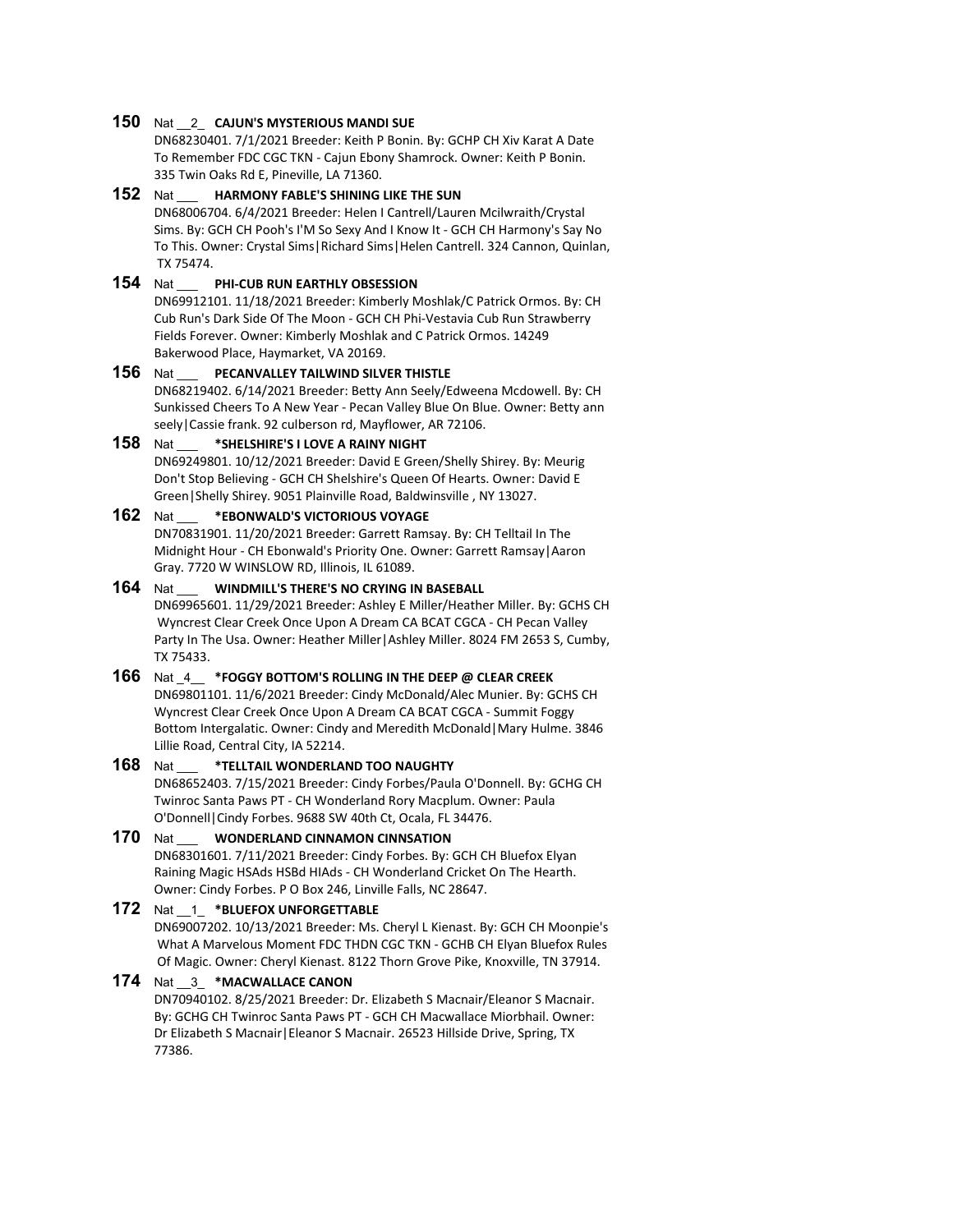# **Cardigan Welsh Corgis, Bred-By-Exhibitor (Adult) Bitches**

# **176** Nat \_\_\_ **CAJUN EBONY SHAMROCK**

DN53185801. 3/17/2018 Breeder: Keith P Bonin. By: CH Pecan Valley Black Friday - CH Cajun Touch Of Lilac. Owner: Keith P Bonin. 335 Twin Oaks Rd E, Pineville, LA 71360.

# **178** Nat \_\_\_ **FABLE'S SYLVEON**

DN67136901. 5/25/2021 Breeder: Crystal Sims/Richard Sims. By: CH Redbud Glasdawn Moon Shadow - CH Fable Harmony You Must Love Me TKN. Owner: Crystal Sims|Richard Sims. 324 Cannon, Quinlan, TX 75474.

#### **180** Nat \_\_\_ **\*DAVENITCH DOXFORD BRING FORTH THE JOY** DN59381404. 9/30/2019 Breeder: Constance Whan. By: CH Davenitch Let Your Light Shine - Davenitch In The Year Of Jubilee. Owner: Sonja Benavidez|Constance Whan. 10921 N 2200th Ave, Geneseo, IL 61254.

# **182** Nat \_\_\_ **\*MEURIG TELLTAIL TAKE A CHANCE ON ME**

DN62195701. 4/21/2020 Breeder: Ms. Annette Maureen Hannon Bowles/Paula O'Donnell. By: GCHB CH Wyncrest's You'll Be In My Heart RN HT CA DCAT SWA SHDN RATCHX CZ8P CGC TKN - GCH CH Telltail Debutantes Have All The Fun. Owner: Annette Hannon Bowles|Paula O'Donnell. 5219 Dunleigh Glen Lane, Burke, VA 22015.

# **184** Nat \_\_\_ **\*RIVERSIDE THE VERY ONE BOSS AT SOLERA**

DN64149101. 10/26/2020 Breeder: Deborah B Shindle/Cindy Bossi. By: GCHB CH Bossis Kimik's Hot Daam At Showntail RA PT FDC AXP AJP OFP BCAT RATS CGCA TKN - CH Riverside Boss Is First Class. Owner: Cindy Bossi|Deborah Shindle|Krista Seltzer DVM. 290 NE Hwy 41, Williston, FL 32696.

# **186** Nat \_\_\_ **\*KIPPERTON COLOR ME YOUR COLOR**

DN65356701. 12/19/2020 Breeder: Dr. Kevin Price-Brenner/Dr. Paul Price-Brenner. By: GCHS CH Madhatter's Achilles' Heel BCAT - CH Redbud Kaleidoscope Eyes. Owner: Kevin Price Brenner|Paul Price-Brenner. 3625 Keystone Dr., Dubuque, IA 52002.

# **188** Nat \_\_\_ **\*WINJAMMIN'S HERE I GO AGAIN**

DN63549002. 7/20/2020 Breeder: Amanda Roberson/R Mumme/S Mumme/R Watkins. By: GCHB CH Coedwig's Classic Chrome II - Winjammin Arbennig Takn It 2 Da Hoop RN FDC CA CGC. Owner: Rus|Sherilyn Mumme|Amanda Roberson|Rebekka Watkins|Kathy Kozakiewicz. 18422 N 66th Ln, Glendale, AZ 85308.

# **190** Nat \_2\_\_ **BENDI'S GIRL WITH A MILLION DREAMS**

DN66562907. 3/22/2021 Breeder: Wanda Bendinelli/Debbie Price. By: GCHS CH Pluperfect Merrymoon Paper Tiger - CH Sundance Suspicious Minds. Owner: Wanda Bendinelli|Donald Bendinelli. 1050 Kyler rd, Mt Vernon, MO 65712.

# **192** Nat \_3\_\_ **\*EBONWALD'S UP THE ANTE**

DN66242401. 1/2/2021 Breeder: Garrett Ramsay. By: GCHS CH Madhatter's Achilles' Heel BCAT - Ebonwald's Give Me A Reason To Wait PT FDC. Owner: Garrett Ramsay|Garrett Ramsay|Aaron Gray. 7720 W WINSLOW RD, Illinois, IL 61089.

# **194** Nat \_\_\_ **WONDERLAND TELLTAIL COMET HALLEY**

DN63687601. 8/2/2020 Breeder: Cindy Forbes/Paula O'Donnell. By: CH Telltail In The Midnight Hour - Wonderland Lady Comet Of Plum. Owner: Cindy Forbes|Paula O'Donnell. P O Box 246, Linville Falls, NC 28647.

# **196** Nat \_1\_\_ **\*TELLTAIL'S WONDERLAND SHOW PONY**

DN62361402. 4/14/2020 Breeder: Cindy Forbes/Paula O'Donnell. By: GCHB CH Wyncrest's You'll Be In My Heart RN HT CA DCAT SWA SHDN RATCHX CZ8P CGC TKN - CH Wonderland Rory Macplum. Owner: Paula O'Donnell|Cindy Forbes. 9688 SW 40th Ct, Ocala, FL 34476.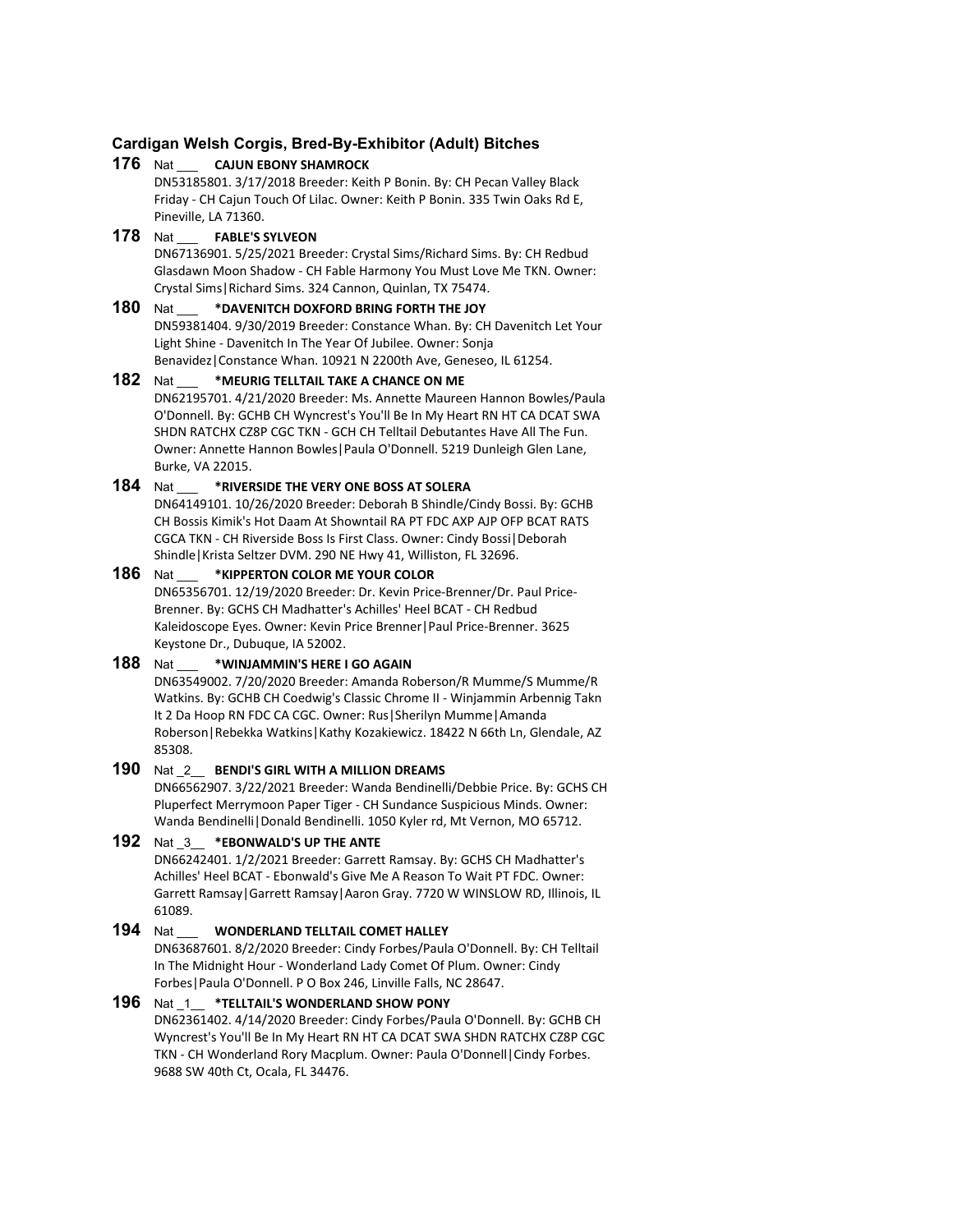#### **198** Nat \_4\_\_ **\*TAILWIND PECAN VALLEY DRAGONFLY**

DN61122801. 1/5/2020 Breeder: Cassie Frank/Betty Ann Seely. By: GCH CH Oak Leaf Redbud Dragon Eye RN - CH Tailwind Pecan Valley Outlander. Owner: Cassie Frank. 1102 Overland Trail, McKinney, TX 75071.

**200** Nat \_\_\_ **\*SHAKAY F NIGHTENGALE** DN61888102. 3/13/2020 Breeder: Sharon K Gewecke. By: GCH CH Kimberwicke's Grant Effect - CH Shelshire's Easter Lilly. Owner: Sharon Gewecke. PO Box 306, PLEASANT UNTY, PA 15676.

#### **202** Nat \_\_\_ **\*GLASSHOUSE MOVING IN STEREO** DN59785506. 9/19/2019 Breeder: Lori A Frost. By: GCH CH Glasshouse I Can See For Miles - Glasshouse Tell Her About It. Owner: Lori Frost. 850 Albany Avenue, Ventura, CA 93004.

# **204** Nat \_\_\_ **CORNERSTONE'S DESSERT FIRST** DN64754802. 10/14/2020 Breeder: Rita J Hellegers. By: CH Cornerstone's Battle Of Hearts - CH Cornerstone's Clouded Mirage. Owner: Rita J Hellegers. 1970 Blessing Rd., Albertville, AL 35951.

**206** Nat \_\_\_ **KIDWELLY DAYS OF FUTURE PASSED** DN69285001. 5/17/2021 Breeder: Nancy Babyak/Mr. John Babyak. By: CH Rhydowen Blue Daniel - CH White Hart Cascade To Kidwelly. Owner: Nancy Babyak|John Babyak. 18 Wilma Way, East Harwich, MA 02645.

# **Cardigan Welsh Corgis, American Bred Bitches**

#### **208** Nat \_4\_\_ **TAELORMAED'S EVERYTHING YOU WANT**

DN54989306. 4/7/2018 Breeder: Brenda Medlock/Jeff Medlock. By: GCH CH Blue Wagn Dragnet's Joe Friday - Taelormaed's Limited Edition. Owner: Brenda Medlock|Jeff Medlock. 667 Liberty Road, 'Winchester, TN 37398.

# **210** Nat \_\_\_3 **SOVEREIGN BLACK OPAL** DN67743904. 5/15/2021 Breeder: Rochelle L Severance. By: GCH CH Hope On Silver Cloud BN RA CGCA TKN - Twinroc Buckaroo Black Swan PT. Owner: Judy Trenn|Dana Hasemeier|Rochelle Severance. 11682 Colerain Ave, Cincinnati, OH 45252. Nancy Willoughby

#### **212** Nat \_\_\_ **\*XTACEE OCTANE ATLANTIC CITY AXP AJP NFP BCAT ACT1J CGC TKN** DN59839102. 9/23/2019 Breeder: Kathryn Schwabe/Lisa Rhyner. By: GCH CH Octane's Witch Hunt RN AXP AJP XFP DCAT TKA ATT - CH Xtacee Holiday On Ice. Owner: Heather Masch. 442 Jefferson St, Carlstadt, NJ 07072.

#### **214** Nat \_1\_\_ **REDBUD OAK LEAF PERMISSION GRANTED** DN63822502. 7/17/2020 Breeder: Jane Crenshaw/George Ann Kuettel. By: GCHB CH Onalee Telltail That Touch Of Mink - CH Redbud Oak Leaf Dark Necessities. Owner: Annette Hannon Bowles|Jane Crenshaw|Paula O'Donnell|George Ann Kuettel. 5219 Dunleigh Glen Lane, Burke, VA 22015.

#### **216** Nat \_\_2\_ **VISIONS CARDACH RED ROSES TOO CGC TKN** DN64878903. 11/13/2020 Breeder: Holly J Goldman-Craig/E. B. Bishop/Rita J Hellegers. By: CH Visions Debonaire Commander In Chief FDC CGC TKN ATT - GCH CH Cornerstone Visions Cardach Nostalgia RN CGC TKA. Owner: Megan Peila Holly Goldman Craig|Holly Goldman Craig. 633 COUNTY ROAD 27, BAINBRIDGE, NY 13733. Mary Cummings

# **Cardigan Welsh Corgis, Open Bitches**

**218** Nat \_\_1\_ **\*WONDERLAND TELLTAIL BOSSA NOVA** DN62361405. 4/14/2020 Breeder: Cindy Forbes/Paula O'Donnell. By: GCHB CH Wyncrest's You'll Be In My Heart RN HT CA DCAT SWA SHDN RATCHX CZ8P CGC TKN - CH Wonderland Rory Macplum. Owner: Sara Austin. 205 sunset point rd, Beaufort, NC 28516.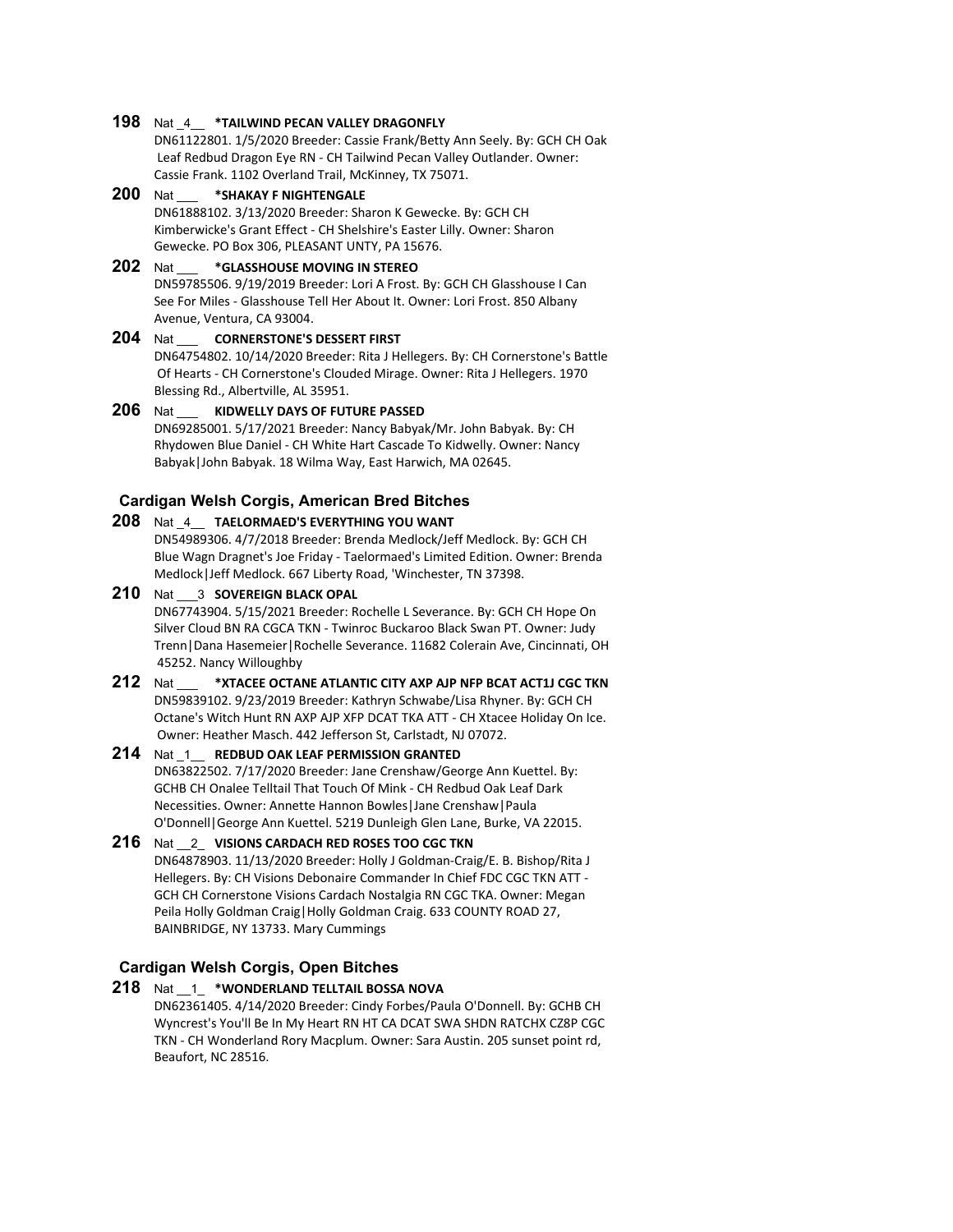#### **220** Nat \_4\_\_ **MERRYMOON GRANDUC VEGA RISING**

FE763046. 3/31/2018 Breeder: Sylvie Denault & Barbara Hoffman. By: CH Merrymoon Stand And Deliver - Granduc Merrymoon Athena Sun. Owner: Sylvie Denault|Barbara Hoffman. 1305 Montee Gagnon CANADA, Val-David, QC J0T2N0. Agent: Linda Williams

**222** Nat \_\_3\_ **\*MAJOR POINT OLYMPIA AT BLUE SKY** DN68175201. 11/22/2020 Breeder: Natalia Mayorova. By: Major Point Zucchero - Major Point Queen Of Dragons. Owner: Nancy Wilson|Lisa Croft-Elliott. 42 Winona Ave, Lawrence, KS 66046.

#### **224** Nat \_abs\_\_ **WONDERLAND LADY COMET OF PLUM** DN52287801. 12/11/2017 Breeder: Cindy Forbes. By: CH Twinroc-Telltail Here Come The Redcoats - Coedwig's Plum Kinda Wonderful. Owner: Cindy Forbes|Paula O'Donnell. P O Box 246, Linville Falls, NC 28647.

#### **226** Nat \_abs\_\_ **REMEMBERANCE SAND STORM** DN52293901. 12/4/2017 Breeder: Richard Huff/Thomas Stewart. By: GCH CH Claymore's Ride The Lightning - CH Davenitch Sand Dancer. Owner: Kimberly Jacobson|Thomas Steward|Janet Steward|Lissa Jacobson. 5196 W Stimmel Rd, Salina, KS 67401.

**228** Nat \_\_\_ **BRIDGELADY'S DON'T STOP BELIEVIN' DCAT CGC TKA VHMA** DN56943007. 2/13/2019 Breeder: Bonnie Money/Stacy Triplett. By: GCH CH Winbuck's Ghost On A Midnight Ride CD BN CGCA - GCHB CH Bridgelady's Holly Jolly Christmas CA BCAT. Owner: Melonie Boyll|Melonie-Paige Boyll. PO Box 134, New Richmond, IN 47967.

# **230** Nat \_2\_\_ **YASASHIIKUMA CIRCULAR SOURCE**

DN65862101. 4/30/2019 Breeder: Shelley Camm. By: GCHB CH Yasashiikuma Lest We Forget - CH Yasashiikuma Trade Secret. Owner: Deirdre Samples. PO Box 1930, Raeford, NC 28376. Agent: Linda Williams

**232** Nat \_\_\_ **PECAN VALLEY PARDON ME BOYS OF SUNKISSED** DN64434702. 10/3/2020 Breeder: Cathy Baker. By: CH Pecan Valley Black Friday - CH Pecan Valley Sunkissed Ice Storm. Owner: Betty Ann seely. 92 Culberson rd, Mayflower, AR 72106.

#### **Cardigan Welsh Corgis, Veteran (7-9 Years) Bitches**

- **234** Nat \_\_\_ **\*GCH CH FINE CREEK'S DOLL BABY** DN42724501. 4/19/2015 Breeder: Anne Taylor. By: CH Woodrose Risky Rumor HSAs - CH Woodrose Garden Party At Fine Creek. Owner: Anne Taylor. 2445 Huguenot Trl, Powhatan, VA 23139.
- **236** Nat \_\_1\_ **\*GCH CH RRR INFINITY OF LOVE CGC** DN43276701. 5/23/2015 Breeder: Nancy Z Willoughby/Amy Hill/Jill Rauh. By: GCHS CH Beaguile's Suit Up - CH Raglan Renaissance. Owner: Nancy Willoughby. 306 E Royal Forest Blvd, Columbus, OH 43214.
- **238** Nat \_\_2\_ **GCH CH YASASHIIKUMA JAUNTY JOLENE** DN42507003. 12/26/2014 Breeder: Shelley Camm. By: GCHG CH Telltail Like A Rolling Stone - GCH CH Yasashiikuma Smoky Mountn Maid. Owner: Catherine Skimin. B-19360 Yonge St CANADA, Holland Landing, ON L9N 1L7. Agent: Kathryn Schwabe
- **240** Nat \_\_3\_ **\*GCHB CH DAVENITCH DOXFORD SAND PIPERS JEWEL CD BN RAE FDC OAP OJP NFP CA BCAT RATN CGCA TKI**

DN41738203. 1/26/2015 Breeder: Constance Whan. By: CH Davenitch Sand Piper - CH Davenitch Shooting Star Angelica. Owner: Sonja Benavidez|Constance Whan. 10921 N 2200th Ave, Geneseo, IL 61254.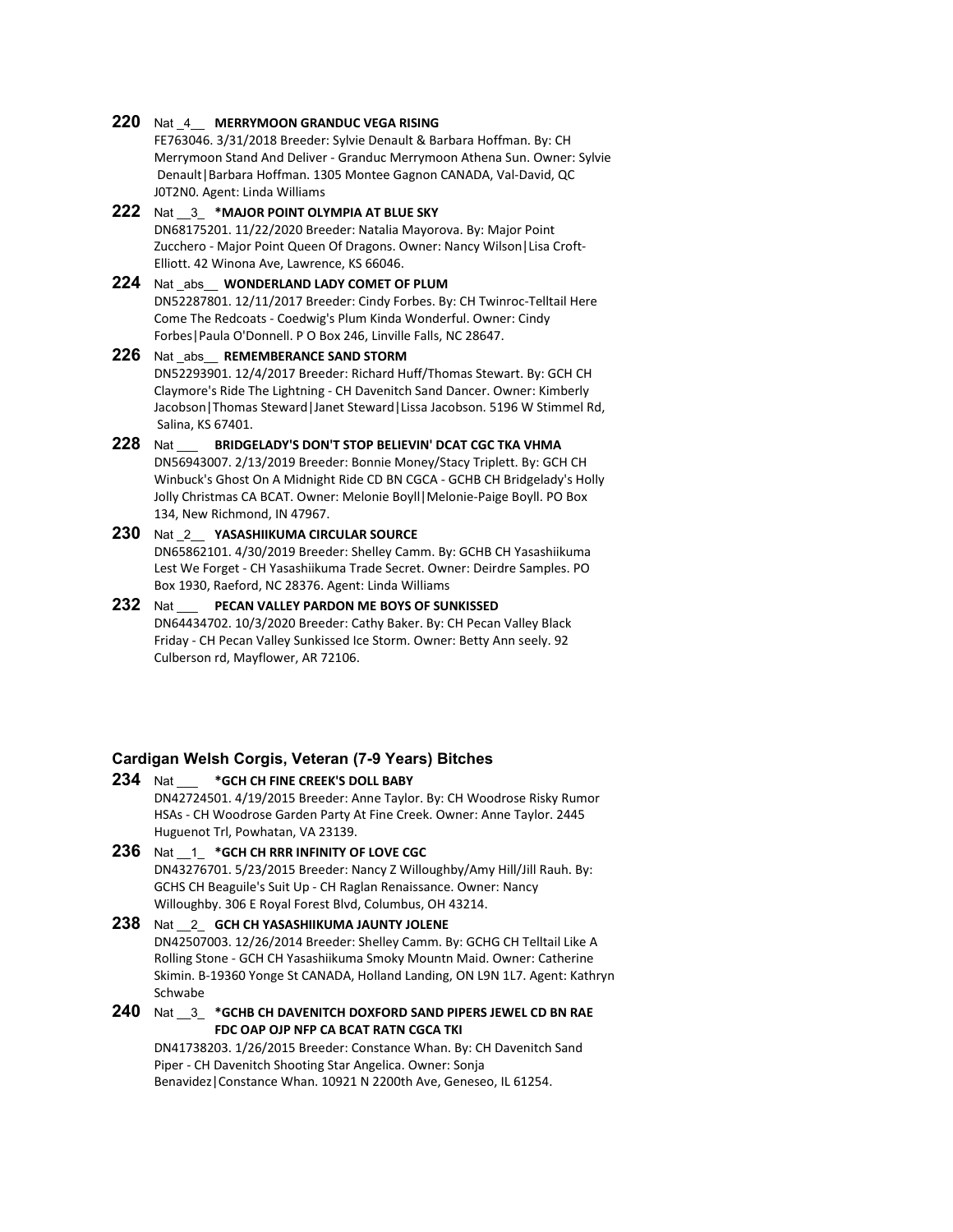#### **242** Nat \_\_4\_ **GCH CH HARMONY'S SAY YOU LOVE ME**

DN40796305. 8/30/2014 Breeder: Helen I Cantrell/Dr. Elizabeth S Macnair/Eleanor S Macnair. By: CH Badagri Breakdance - CH Harmony Macwallace I'M A Little Bit Country. Owner: Helen Cantrell and Crystal Sims. 324 Cannon, Quinlan, TX 75474.

**244** Nat \_\_\_ **GCH CH ARBENNIG HELLO KITTY** DN41032003. 7/11/2014 Breeder: Emily Banaszak / Cynthia Banaszak /. By: GCHG CH Twinroc Santa Paws PT - GCH CH Arbennig Soft Kitty Warm Kitty. Owner: Emily Banaszak. 3128 Lathrop Ave, Elmwood Park, WI 53405.

## **Cardigan Welsh Corgis, Veteran (9-11 Years) Bitches**

- **246** Nat \_\_\_ **\*CH C-MYSTE BALEDWR SN ICING ON THE CAKE RN CGC TKN** DN34872806. 9/2/2012 Breeder: Carolyn L Cannon/Megan Hanselman/Amanda Katasse/Jeri Bon. By: GCHB CH C-Myste Baledwr Whomping Willow - CH Snowrose Poetic Charm BN RN CGC. Owner: Jill Rauh. 4768 E. Britain Ave., Benton Harbor, MI 49022.
- **248** Nat \_1\_\_ **GCHG CH XIV KARAT SHE'S ALL THE RAVE AT LAZY PAWS CGC** DN34717304. 9/24/2012 Breeder: Kevin Curran/Shari Curran/Sherri Hurst. By: GCHG CH Xiv Karat Heart Of Gold Harry Go Lucky RI CGCA CGCU TKN - CH Spotlight's Xiv Karat Be True To Your Heart CD RA. Owner: Sherri Hurst |Nicki Short. 4018 Kelley Leigh Dr., Rosharon, TX 77583.
- **250** Nat \_4\_\_ **\*CH SOCIAL DREAMING MATRIX HSAD HSASM CGC** DN34507308. 7/14/2012 Breeder: Mary Sue Olcott/Maggie Cannon. By: CH Social's Destination Unknown NA OAJ NAP NJP - CH Beaguile Social's Make It Work. Owner: Mary Sue Olcott|Maggie Cannon. 5205 Hilltop Rd, Greensboro, NC 27407.
- **252** Nat \_\_\_ **CH CLAYMORE'S EDGE OF GLORY AT XTACEE** DN35378402. 12/3/2012 Breeder: Mr. Thomas V. Stewart / Janet Stewart / Richard Huff. By: CH Claymore's Darkening - CH Mantle-Aurigan Princess Bride. Owner: Kathryn Schwabe. 2140 Easton Road, Bethlehem, PA 18015.
- **254** Nat \_4\_\_ **GCHS CH ALL TRADE GONE COSMOPOLITAN** DN36001001. 7/7/2012 Breeder: Ingrid Prytz Ohm. By: GCHG CH Xtacee Dancin In The Moonlight - All Trade Shaken Not Stirred. Owner: Angela Reilly|Theo Bernstein. 75 East End Avenue - Apt 14C, New York, NY 10028.
- **256** Nat \_\_\_ **GCHS CH CORONA KISSIMMEE BLUE OF PECAN VALLEY** DN37009604. 5/16/2013 Breeder: Betty Ann Seely. By: GCH CH Hope On Cause For Applause - Shakespear's Juliet From Camelot. Owner: William Flood|Betsy Flood. 3000 Nassau Dr, Vero Beach, FL 32960. Agent: Christina Roberts
- **258** Nat \_\_\_ **\*GCH CH LAUGHING DAWG'S MYRNA LOY BCAT CGC TKN** DN36643601. 4/9/2013 Breeder: Teresa Kay Smith. By: CH Merrymoon Pluperfect Pathway - CH Redbud's I Saw Her Standing There. Owner: Teresa K Smith. 62 North Janesville Street, Milton, WI 53563.
- **260** Nat \_3\_\_ **GCHS CH WINDDANCER ALL THAT AND THEN SOME RN** DN33743701. 5/4/2012 Breeder: Mary DeToma. By: CH Lost River Splash N Dash - CH Suncliffe Truro @ Winddancer. Owner: Mary DeToma. 82 Juniper Dr, Windsor Locks, CT 06096.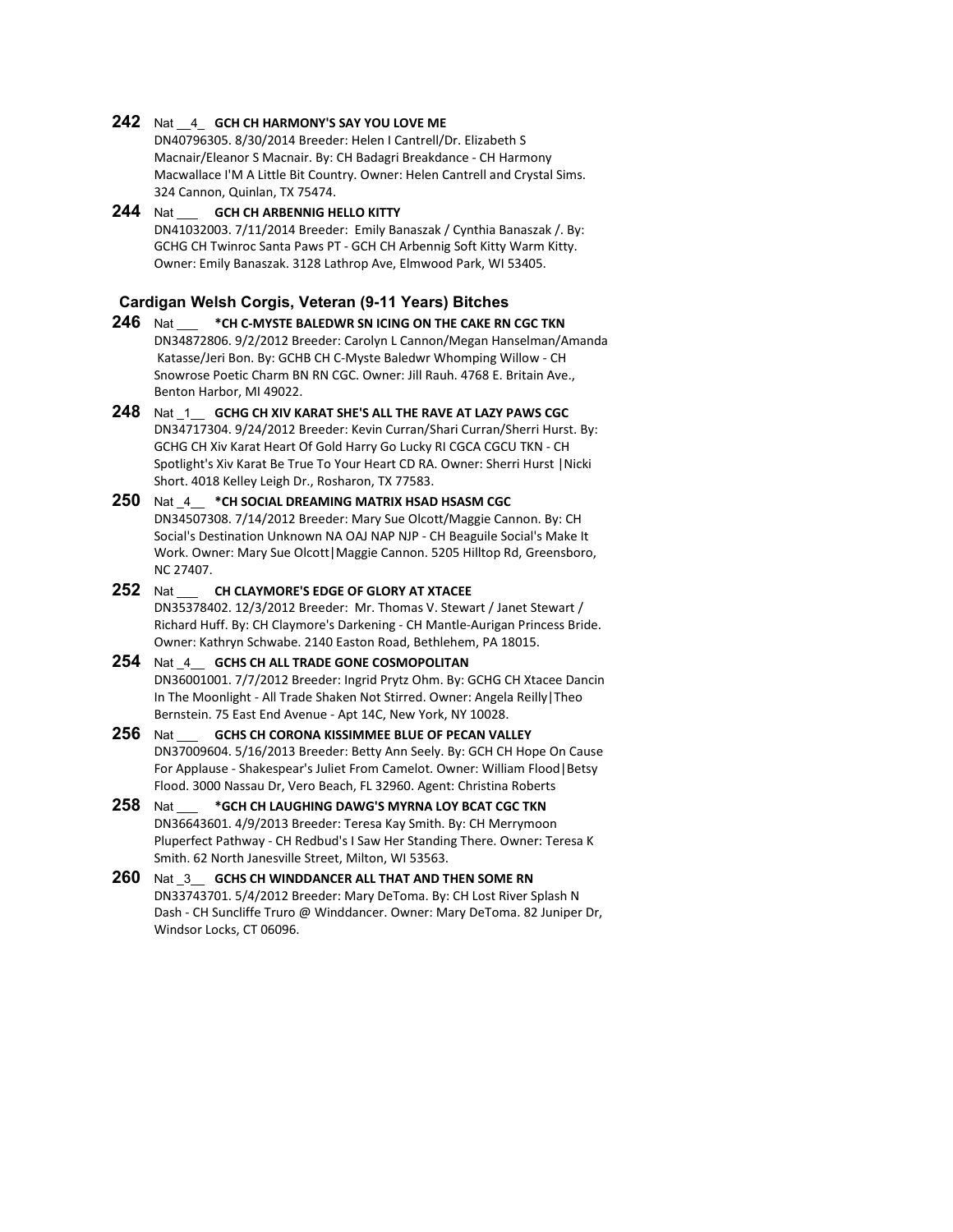## **Cardigan Welsh Corgis, Veteran (11+ Years) Bitches**

#### **262** Nat \_\_1\_ **GCHS CH FERNBRIAR SONGS IN THE KEY OF Q** DN30278901. 3/25/2011 Breeder: Diana Mann/Mackenzie Mann/Marla

Gardner. By: CH Rockabilly Rebel Rouser - Fernbriar Monkey Be Monkey Do. Owner: Diana Mann|Mackenzie Mann. 2425 60th Ave SE, Rochester, MN 55904.

## **264** Nat \_\_4\_ **\*CH PACH2 COOL SENSATION Z DOMU POLANKI BN RN MXP11 MXPC MJP11 MJPC PAX2 MFP DCAT CGC TKN**

DN31162903. 12/5/2010 Breeder: Anna Pol. By: GCH CH Rhys Sunday With George CD RE - Cool'N Fool For Filofany Gaucho. Owner: Heather Masch. 442 Jefferson St, Carlstadt, NJ 07072.

# **266** Nat \_\_2\_ **\*GCH CH EBONWALD'S A BLESSED PIRATE QUEEN HT** DN27475204. 11/29/2009 Breeder: Garrett Ramsay. By: CH Wolfrun Brave New World - CH Bendi Ebonwald Smthing 2 Prove. Owner: Garrett Ramsay. 7720 W WINSLOW RD, Illinois, IL 61089.

**268** Nat \_3\_\_ **\*GCHB CH KARINA'S PEACH QUE SERA SERA** DN26391902. 11/19/2009 Breeder: Lynn A Griner/Ms. Stephanie J Hoyer/Guyan Watrous. By: CH Coldstream Peach Taldega Nites - CH Peach's Karina Foxbrk Payday FDC OA OAJ SWE SCNE SINE SCM SHDN THDN CGC. Owner: Donald F Cecelia E Williams|Donald F Williams |Cecelia E Williams. 8166 Eagle Point Dr,

#### **Cardigan Welsh Corgis, Herding Titled Class Bitches**

#### **270** Nat \_\_2\_ **REDBUD'S SEXY SADIE HSAD HSASM**

Beulah, MI 49617.

DN52610604. 1/3/2018 Breeder: Jane Crenshaw. By: GCH CH Blu Skyy's Ziggy Stardust CGC - Redbud Pluperfect Merrymoon Savoy Truffle. Owner: Mary Sue Olcott|Maggie Cannon. 5205 Hilltop Rd, Greensboro, NC 27407.

#### **272** Nat \_\_3\_ **TWINROC BUCKAROO BLACK SWAN PT** DN47408701. 8/8/2016 Breeder: Lyn Buck/Doris Slaboda. By: Twinroc Texas Two Step - CH Buckaroo Twinroc's American Girl. Owner: Rochelle Severance. 11343 Orchard St, Cincinnati, OH 45241.

#### **(384)** Nat \_\_\_1 **GCHB CH SNAPDRAGON DEEP IN THE HEART OF TEXAS PT FDC CGC TKN**

DN59309501. 8/4/2019 Breeder: Lisa Anderson D.V.M.. By: GCHG CH Xiv Karat Heart Of Gold Harry Go Lucky RI CGCA CGCU TKN - GCH CH Snapdragon Bless Your Heart. Owner: Lisa Anderson DVM. 1538 Windmill Ln, Mesquite, TX 75149.

#### **Cardigan Welsh Corgis, Brood Bitch Bitches**

**(260)** Nat \_\_\_ **GCHS CH WINDDANCER ALL THAT AND THEN SOME RN** DN33743701. 5/4/2012 Breeder: Mary DeToma. By: CH Lost River Splash N Dash - CH Suncliffe Truro @ Winddancer. Owner: Mary DeToma. 82 Juniper Dr, Windsor Locks, CT 06096.

#### **(364)** Nat \_\_\_ **GCH CH WOODROSE A RUMOR IN BLUE**

DN42287401. 4/7/2015 Breeder: Karen Lyons. By: GCHB CH Woodrose Whip Up A Rumor - Woodrose Fgbtm Devil In A Blue Dress. Owner: Penny Kroh|Karen Lyons. 4609 New Store Rd, Dillwyn, VA 23936. Agent: Jaclyn Smith

**(366)** Nat \_\_\_ **CH LAUGHING DAWG'S DARKSIDE OF THE MOON BCAT CGC** DN53185401. 2/22/2018 Breeder: Teresa Kay Smith. By: CH Laughingdawg Merrymoon Cedar Tree Spirit CA BCAT CGC TKN - GCH CH Laughing Dawg's Myrna Loy BCAT CGC TKN. Owner: Teresa K Smith. 62 North Janesville Street, Milton, WI 53563. Agent: Linda Williams

# **(368)** Nat \_\_\_ **CH EBONWALD'S PRIORITY ONE**

DN54759501. 6/9/2018 Breeder: Garrett Ramsay. By: GCHS CH Redbud Across The Universe - Ebonwald's Give Me A Reason To Wait PT FDC. Owner: Garrett Ramsay|Aaron Gray. 7720 W WINSLOW RD, Illinois, IL 61089.